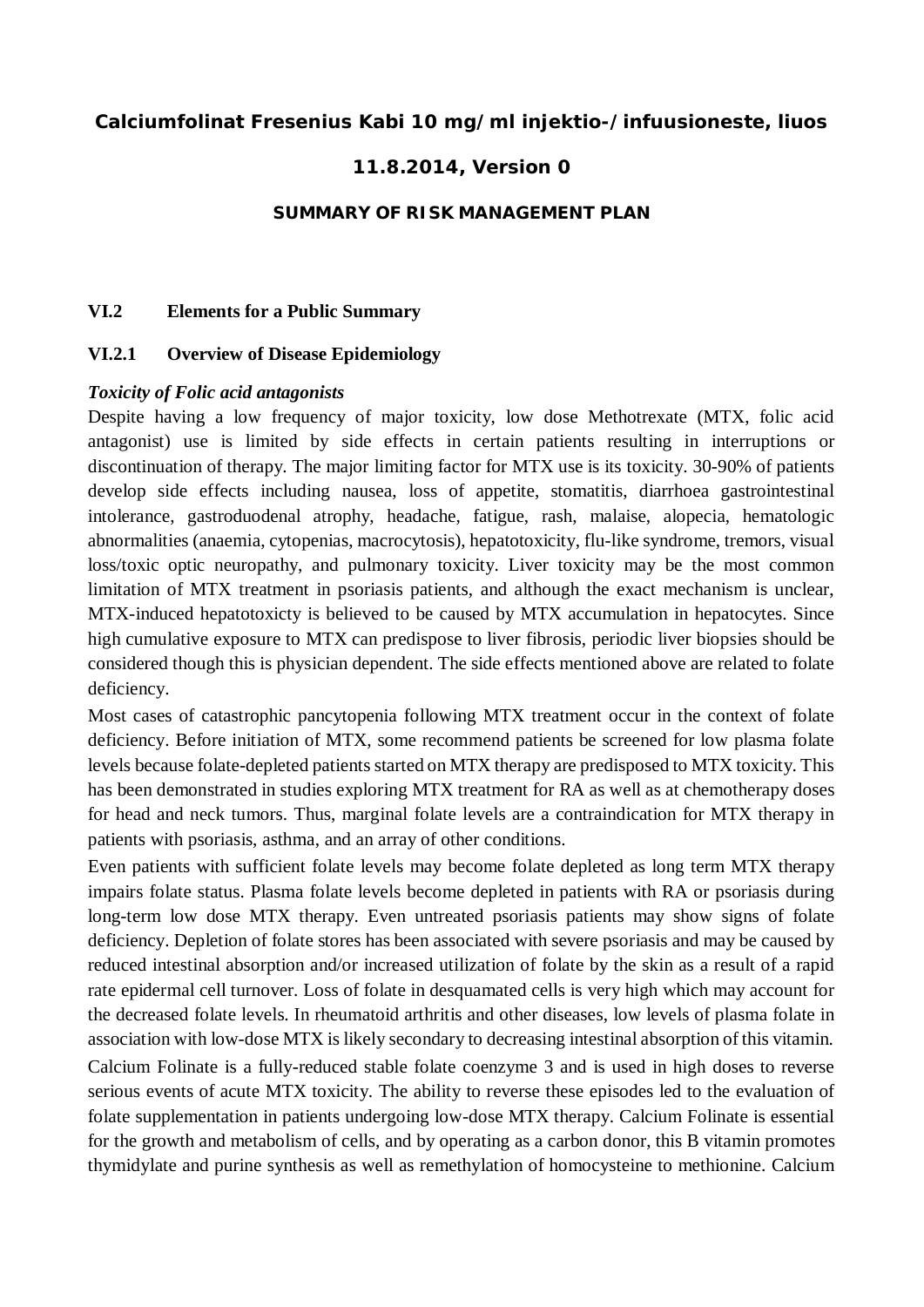Folinate has been used to replenish folate deficiency in patients and counter toxicity associated with  $MTX$  treatment.<sup>1</sup> (Annex 12)

## **VI.2.2 Summary of Treatment Benefits**

Over 50 years, experience has been gained with the clinical use and safety of Calcium Folinate.

Calcium Folinate use with Methotrexate therapy and in combination with 5-Fluorouracil (especially in colorectal cancer) is considered well established even if various posologies exist, especially for the latter. Calcium Folinate is also recognized as antidote for other folic acid antagonists Trimetrexate, Trimethoprime and Pyrimethamine. Finally, IV Calcium Folinate can be administered for the prevention and treatment of folate deficiency when it cannot be prevented or corrected by the administration of Folic acid by the oral route.  $2$  (Annex 12)

## **VI.2.3 Unknowns relating to treatment benefits**

Clinical studies with Calcium Folinate in combination with 5-Fluorouracil have not been performed in children. The safety and effectiveness of Calcium Folinate with 5-Fluorouracil in children has not been established and therefore this combination therapy cannot be recommended for use in this age group.

| <b>Safety Concern</b>                                                                  | What is known                                                                                                                                                                                               | <b>Preventability</b>                                                                                                                                                                                                                                                           |
|----------------------------------------------------------------------------------------|-------------------------------------------------------------------------------------------------------------------------------------------------------------------------------------------------------------|---------------------------------------------------------------------------------------------------------------------------------------------------------------------------------------------------------------------------------------------------------------------------------|
| <b>Important Identified Risks</b>                                                      |                                                                                                                                                                                                             |                                                                                                                                                                                                                                                                                 |
| Hypersensitivity                                                                       | Allergic<br>hypersensitivity<br>to<br>Calcium Folinate can occur in some<br>patients.                                                                                                                       | Yes by monitoring of early<br>Tell<br>doctor<br>symptoms.<br>immediately if you notice<br>signs of allergic reaction or<br>hypersensitivity.<br>Do not take Calcium Folinate<br>if you are allergic to Calcium<br>Folinate or any of the other<br>ingredients of this medicine. |
| Masking of<br>Pernicious<br>anaemia or other anaemias due<br>to vitamin B12 deficiency | Calcium Folinate treatment may<br>mask pernicious anaemia and other<br>megaloblastic anaemias resulting<br>from vitamin B12 deficiency.<br>Therefore, Calcium Folinate should<br>not be used in such cases. | Consult your doctor about any<br>such<br>before<br>treatment<br>Calcium<br>administration<br>of<br>Folinate.                                                                                                                                                                    |
| Risk of death from intrathecal<br>route of administration                              | Calcium Folinate is administered<br>parenterally<br>intramuscular<br>as<br>injection or intravenous injection or                                                                                            | Calcium folinate should only<br>be given by intramuscular<br>injection<br>intravenous<br><sub>or</sub>                                                                                                                                                                          |

# **VI.2.4 Summary of safety concerns**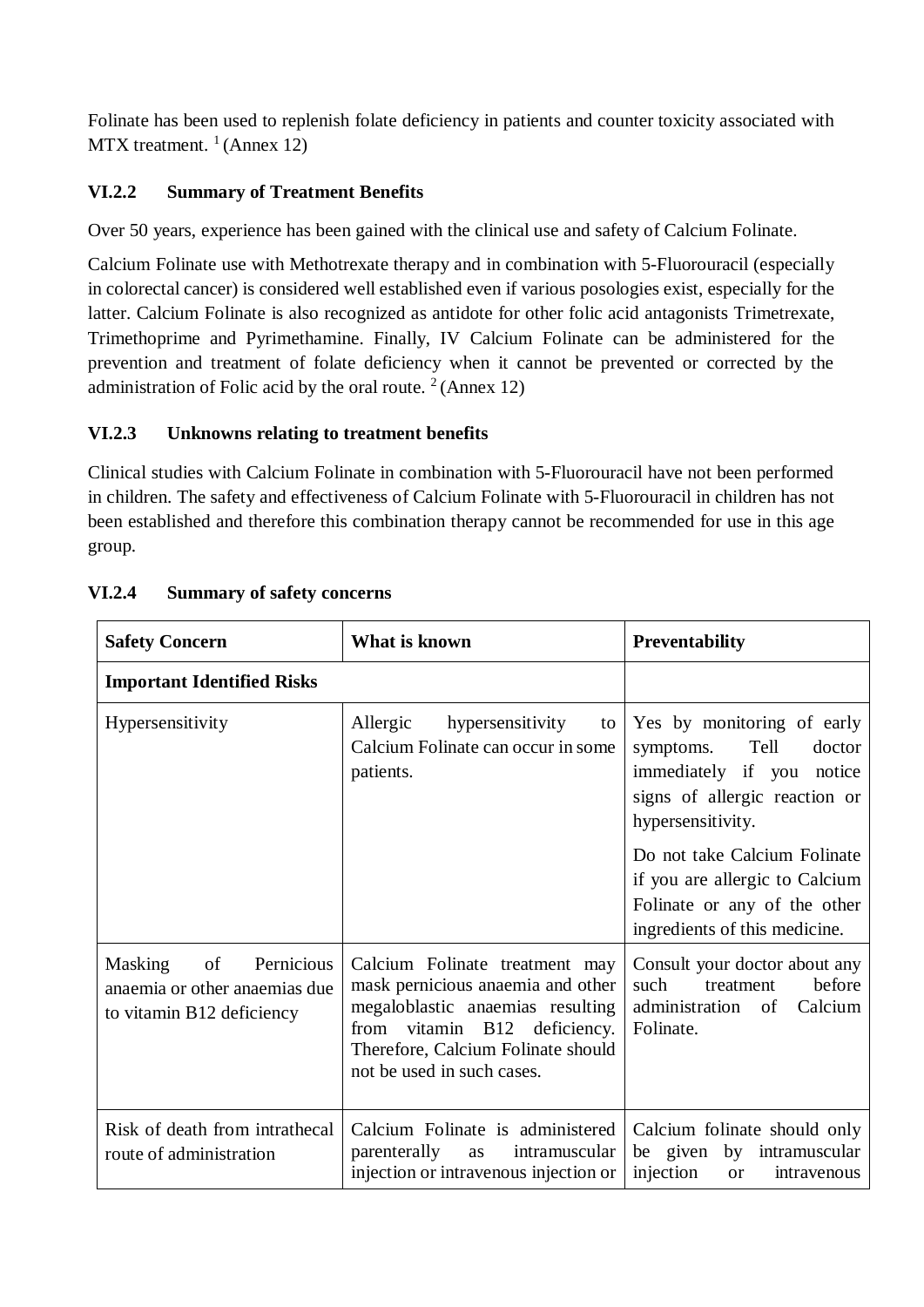| <b>Safety Concern</b>                                                                                                                                                                                  | What is known                                                                                                                                                                                                        | <b>Preventability</b>                                                                                                                                                                                                                                                                                                |
|--------------------------------------------------------------------------------------------------------------------------------------------------------------------------------------------------------|----------------------------------------------------------------------------------------------------------------------------------------------------------------------------------------------------------------------|----------------------------------------------------------------------------------------------------------------------------------------------------------------------------------------------------------------------------------------------------------------------------------------------------------------------|
|                                                                                                                                                                                                        | infusion. Death has been reported is<br>of<br>Calcium<br>Folinate<br>cases<br>administered<br>intrathecally,<br>following intrathecal overdose of<br>Methotrexate.                                                   | injection or infusion and must<br>be<br>administered<br>not<br>intrathecally.                                                                                                                                                                                                                                        |
| Treatment for Macrocytosis<br>caused by cytotoxic medicinal<br>products                                                                                                                                | Calcium<br>Folinate<br>is<br>not<br>recommended for treatment<br>of<br>macrocytosis caused by cytotoxic<br>medicinal<br>products<br>like<br>Hydroxycarbamide, Cytarabine,<br>Mecaptopurine and Thioguanine.          | Consult your doctor about any<br>before<br>such<br>treatment<br>Calcium<br>administration<br>of<br>Folinate.                                                                                                                                                                                                         |
| Low levels of Calcium                                                                                                                                                                                  | Calcium levels should be monitored<br>in patients receiving combined 5-<br>Fluorouracil/Calcium<br>Folinate<br>Calcium<br>and<br>treatment<br>supplementation<br>should<br>be<br>provided if calcium levels are low. | Yes by monitoring of early<br>detection symptoms. Consult<br>your doctor about any such<br>before<br>treatment<br>administration<br>Calcium<br>of<br>Folinate.<br>Your doctor will carry out tests<br>monitor the levels of<br>to<br>Calcium in body and may<br>Calcium<br>provide<br>supplementation in case of low |
|                                                                                                                                                                                                        |                                                                                                                                                                                                                      | levels.                                                                                                                                                                                                                                                                                                              |
| Simultaneous use of Calcium<br>Folinate with one of the<br>following medicines results in<br>reduction of their therapeutic<br>effect:<br>Phenobarbital, Phenytoine,<br>Primidone, and<br>Succinimides | Decrease in plasma concentration<br>and therapeutic effect of anti-<br>epileptic drugs leading to increase<br>in frequency of seizures.                                                                              | Consult your doctor about any<br>before<br>such<br>treatment<br>administration<br>Calcium<br>of<br>Folinate.                                                                                                                                                                                                         |
|                                                                                                                                                                                                        |                                                                                                                                                                                                                      | Monitoring<br>of<br>plasma<br>concentrations<br>dose<br>and<br>modification of anti-epileptic<br>drugs is recommended during<br>Calcium<br>Folinate<br>administration<br>after its<br><sub>or</sub><br>discontinuation.                                                                                              |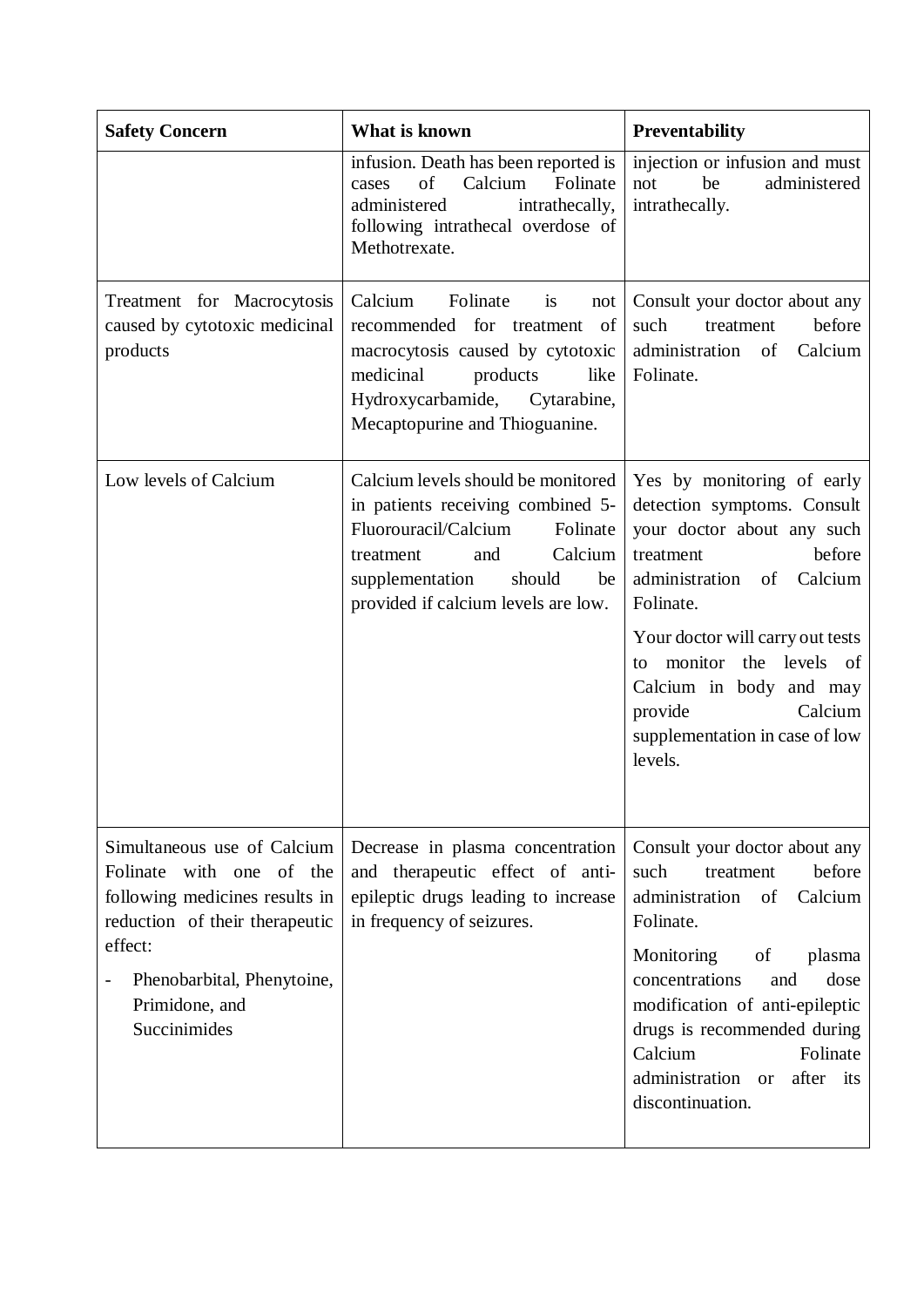| <b>Safety Concern</b>                                                                                                                                        | What is known                                                                                                                                                                                                                                                                      | <b>Preventability</b>                                                                                                                                                                                                                                                                                                                                                                                                                                                                                                                                                                                                                                                                                                                                         |
|--------------------------------------------------------------------------------------------------------------------------------------------------------------|------------------------------------------------------------------------------------------------------------------------------------------------------------------------------------------------------------------------------------------------------------------------------------|---------------------------------------------------------------------------------------------------------------------------------------------------------------------------------------------------------------------------------------------------------------------------------------------------------------------------------------------------------------------------------------------------------------------------------------------------------------------------------------------------------------------------------------------------------------------------------------------------------------------------------------------------------------------------------------------------------------------------------------------------------------|
| Simultaneous use of Calcium<br>Folinate with 5-Fluorouracil<br>results in increased efficacy<br>and toxicity of the latter                                   | The toxicity risk of 5-Fluorouracil<br>is increased by Calcium Folinate,<br>particularly in elderly or debilitated<br>The<br>patients.<br>most<br>common<br>manifestations<br>leucopenia,<br>are<br>and/or<br>mucositis,<br>stomatitis<br>diarrhoea which may be dose<br>limiting. | Yes by monitoring of early<br>detection symptoms.<br>The combined 5-Fluorouracil/<br>Calcium Folinate treatment<br>should neither be initiated nor<br>maintained especially<br>in<br>elderly or debilitated patients<br>with<br>symptoms<br>of<br>gastrointestinal toxicity. The<br>patients<br>presenting<br>with<br>diarrhoea must be carefully<br>monitored until disappearance<br>of symptoms, since rapid<br>clinical deterioration can result<br>to death.<br>Your doctor may recommend<br>modification of 5-Fluorouracil<br>dosage and the treatment-free<br>interval<br>be<br>opted<br>may<br>patient<br>depending<br>on<br>condition, clinical response<br>and dose limiting toxicity. A<br>reduction of Calcium Folinate<br>dosage is not required. |
| Simultaneous use of Calcium<br>Folinate with one of the<br>following medicines results in<br>reduction of their efficacy:<br>Cotrimoxazole,<br>Pyrimethamine | Chemotherapeutic effect of Folic<br>Acid<br>antagonists<br>(e.g.<br>cotrimoxazole,<br>pyrimethamine)<br>either get reduced<br>may<br><b>or</b><br>completely neutralized.                                                                                                          | Consult your doctor about any<br>before<br>such<br>treatment<br>Calcium<br>administration<br>of<br>Folinate.                                                                                                                                                                                                                                                                                                                                                                                                                                                                                                                                                                                                                                                  |

# **Important potential risks**

| <b>Risk</b>                   | What is known (Including reason why it is considered a potential<br>risk)                                                                                                                                                                                             |
|-------------------------------|-----------------------------------------------------------------------------------------------------------------------------------------------------------------------------------------------------------------------------------------------------------------------|
| high dose of Calcium Folinate | Impairment of antitumour Excessive Calcium Folinate doses must be avoided since this might<br>activity of Methotrexate with   impair the antitumour activity of Methotrexate, especially in CNS<br>tumours where Calcium Folinate accumulates after repeated courses. |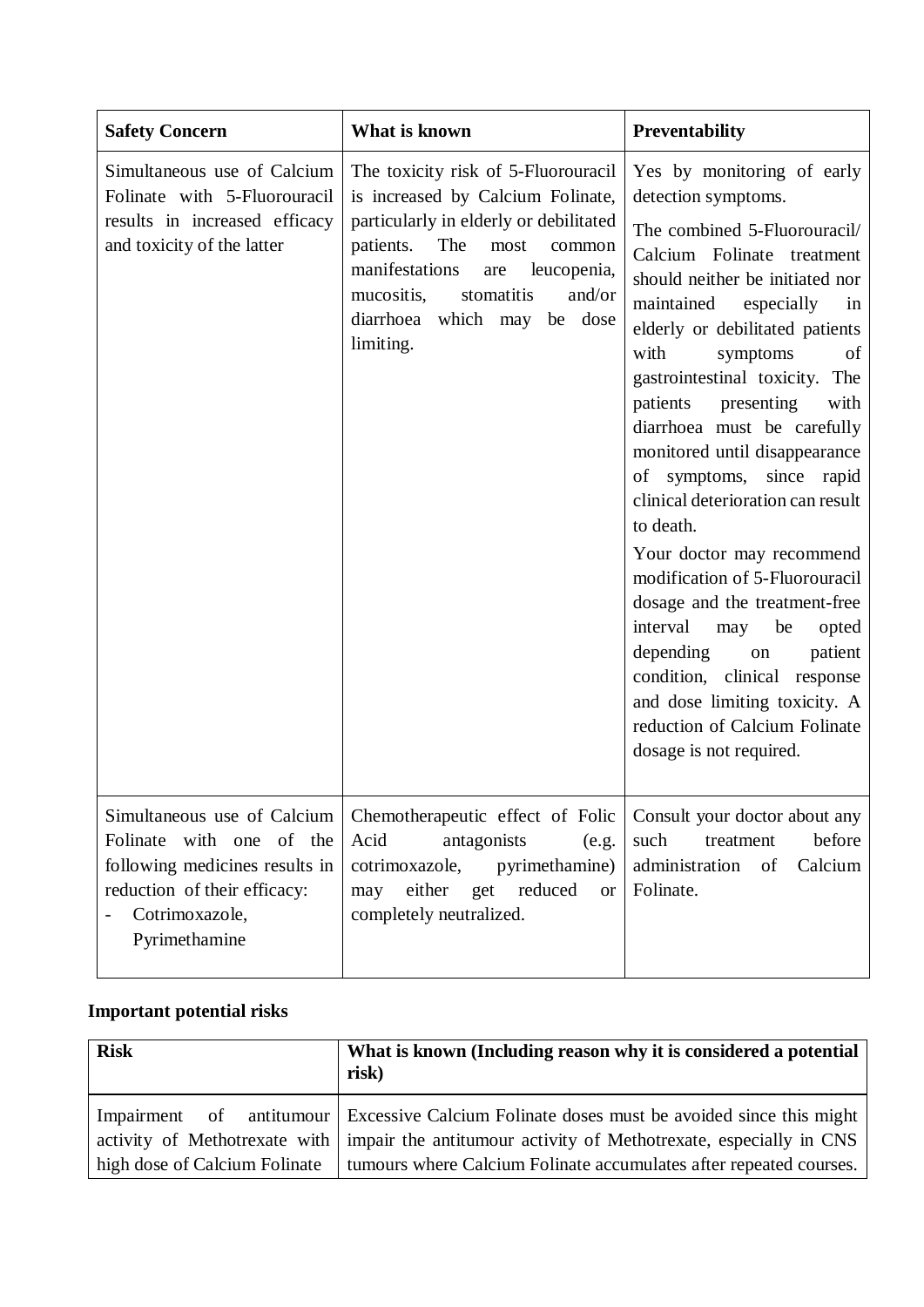| <b>Risk</b> | What is known (Including reason why it is considered a potential<br>risk) |
|-------------|---------------------------------------------------------------------------|
|             |                                                                           |

### **Missing information**

| <b>Risk</b>                                           | What is known                                                                                                                                                                                                                                                     |
|-------------------------------------------------------|-------------------------------------------------------------------------------------------------------------------------------------------------------------------------------------------------------------------------------------------------------------------|
| Limited information on use in<br>breast-feeding women | It is not known whether Calcium Folinate is excreted into human<br>breast milk. Calcium Folinate can be used during breast feeding when<br>considered necessary according to the therapeutic indications.                                                         |
| Limited information on use in<br>pregnant women       | Clinical studies with Calcium Folinate have not been performed in<br>pregnant women. The safety and effectiveness of Calcium Folinate in<br>pregnant women has not been established and therefore the product<br>cannot be recommended for use in these patients. |

## **VI.2.5 Summary of risk minimisation measures by safety concern**

The Summary of Product Characteristics and the Package Leaflet for Calcium folinate 10 mg/ml solution for injection or infusion contain information about routine risk minimisation measures.

## **VI.2.6 Planned post authorisation development plan**

Not applicable.

## **VI.2.7 Summary of changes to the Risk Management Plan over time**

Not applicable.